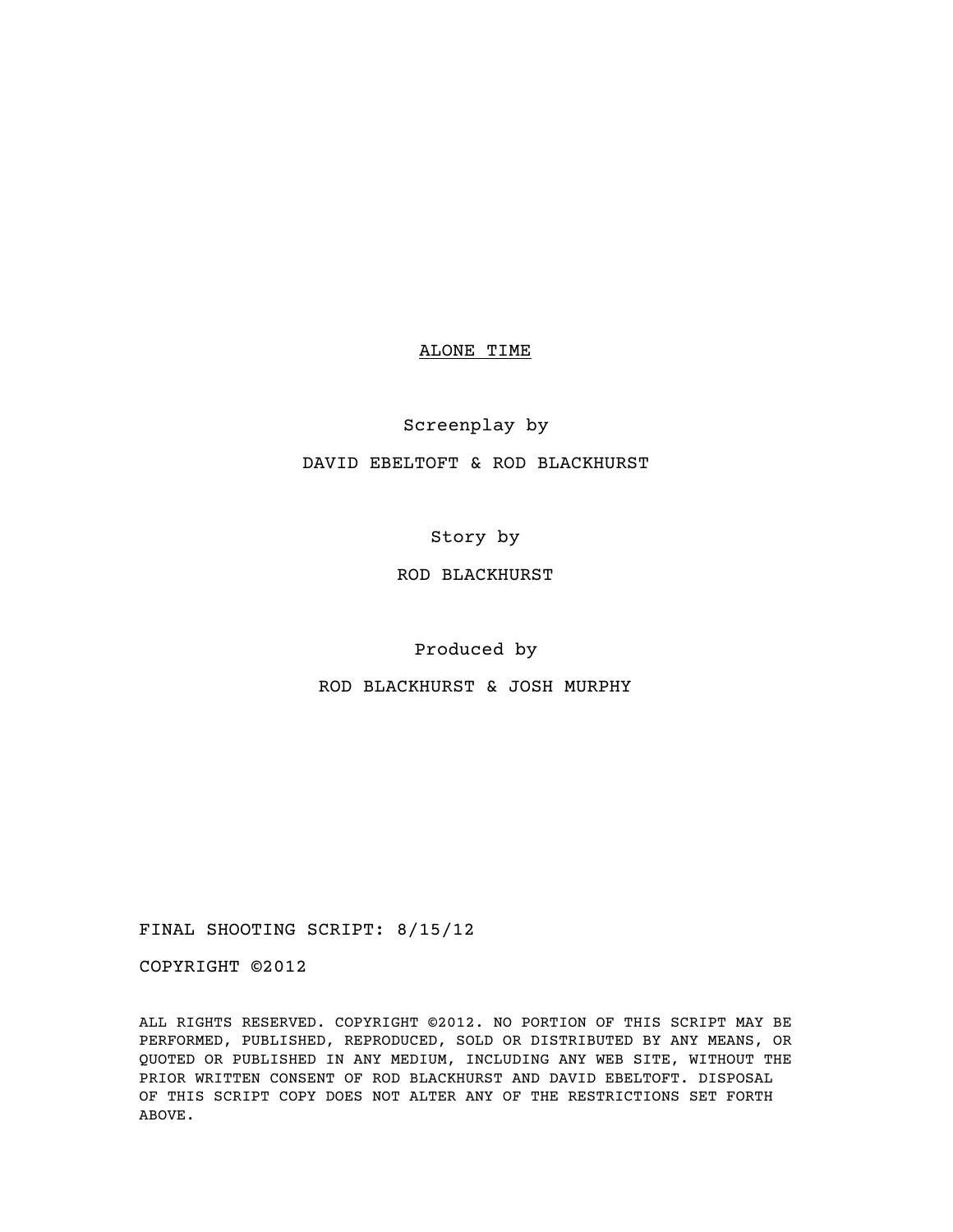### EXT. MANHATTAN ROOF DECK - DUSK

The terrace is surrounded by a congested multitude of lit buildings. Multi-leveled stalagmites of brick and mortar, steel and glass. Their illuminated windows radiate various colors into the sky, polluting the early night. Fogging it into a yellowish blue.

ANN, a beautiful young woman, leans on the deck's rail and looks out across the cityscape.

Behind her, the rest of the deck supports the intimate actions of a SMALL PARTY. People laughing. Carefree.

Ann turns away from the city view and takes a sip of her watered down drink. She's removed from the informal gathering. Detached. Wanting to be alone.

MONTAGE - EARLY MORNING IN MANHATTAN

ROLL CREDITS & TITLE

-- The cooling gray-blue light of FALL clings to the mass of animated billboards in an almost vacant and tranquil Times Square.

-- The Manhattan cityscape towers over the shimmering darkgreen waters of the East River.

-- A deserted side-street is book ended by cars parked bumper to bumper.

END CREDITS

INT. ANN'S APARTMENT - BEDROOM - DAY

Small. Messy. Seventy square feet of storage.

Morning light streams in through a small window, illuminating an alarm clock on a bedside table. The clock's crimson red, LED numbers read: 5:48

Ann, lies awake in her bed. Her eyes unfocused. Tired.

From outside, a BLARING HORN HONK, violates the morning stillness.

EXT. ELEVATED SUBWAY PLATFORM - DAY

The platform is full of morning commuters. Oppressive. Stifling.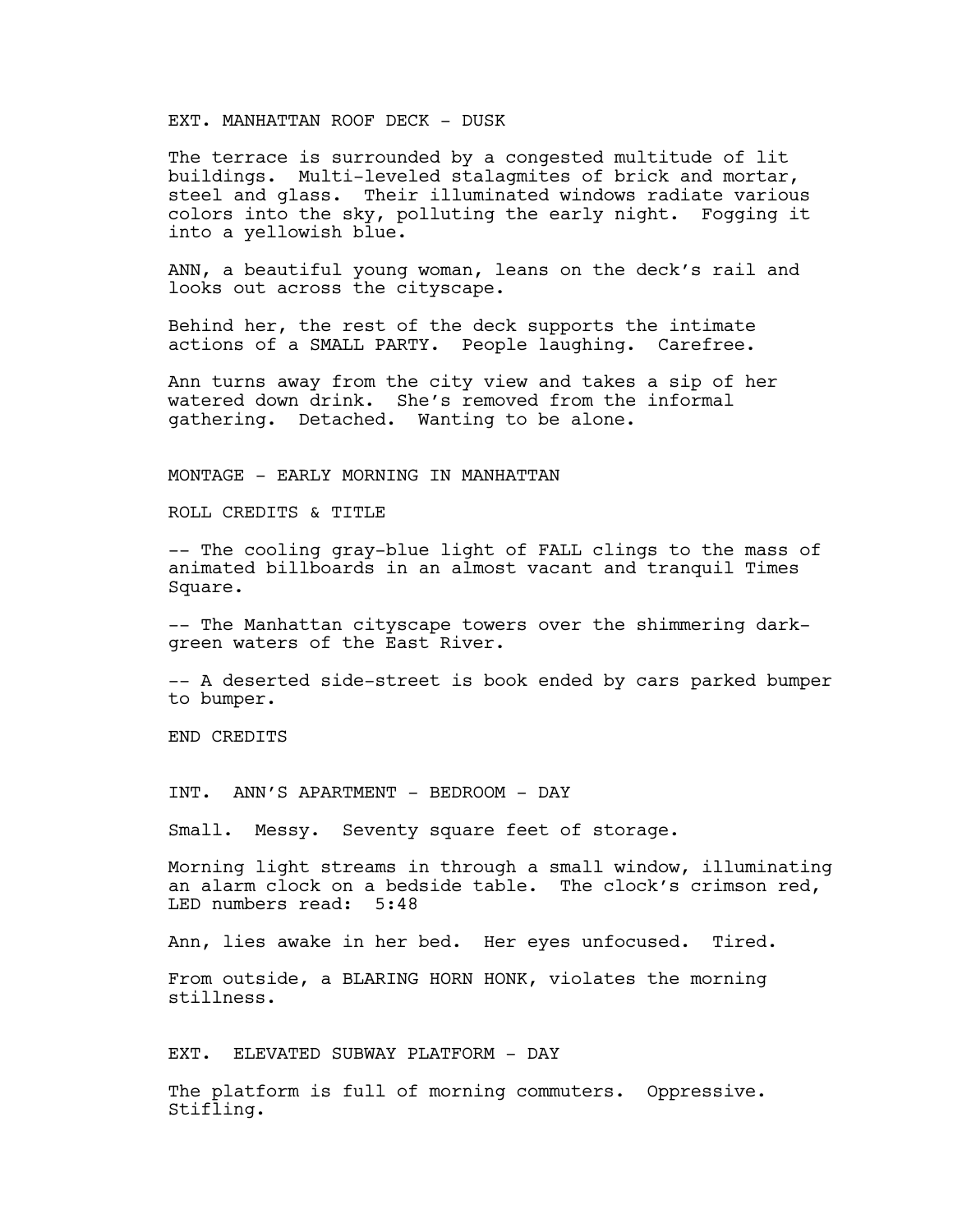Ann, eyes forward, patiently waits for the next train. She can't help but listen to a cacophony of ANNOYING COMMUTER CONVERSATIONS and SUBWAY ANNOUNCEMENTS.

Ann closes her eyes, trying to regain a sense of space. A precursory current of air rustles Ann's Hair. A speeding train approaches, and begins to SCREECH to a halt.

INT. OFFICE - DAY

A maze of bland and emotionless cubicles. The HUM of fluorescent lights MINGLE with RUSTLING PAPERS, PHONES RINGING, and the CLICK-CLACKING of fingernails on keyboards.

Ann, in her little cubicle, is busy. She's immersed in a grotesquely thick, paper-filled binder, containing a complex and number heavy spreadsheet. She compares a number on the sheet with information on the screen.

She's startled as A SIZEABLE STACK OF PAPER is placed brusquely on her desk by an UNSEEN BOSS.

> UNSEEN BOSS (O.S.) (Terse) By five, Ann.

Ann looks at the stack and groans. She's overworked.

INT. ANN'S APARTMENT - KITCHEN/LIVING AREA - NIGHT

Magnets hold several photographs to the refrigerator door: Ann and her boyfriend at the beach, camping, at a dinner party, etc.

A frozen mass of unappealing food is dumped from a plastic bag into an awaiting pan, heating on top of an electric range. The food begins to sizzle. Ann stabs the food with a wooden spoon, breaking it apart.

In the background, the shadowy silhouette of ANN'S ROOMMATE can be seen, sitting on a couch, watching TV.

INT. ANN'S APARTMENT - BEDROOM - LATER

Ann leans against her window, looking through the buildingblocked alleyway to catch a glimpse of the sky.

BASS HEAVY MUSIC from a PARTY in the apartment next door pounds into her bedroom -- BOOM! BOOM! BOOM!.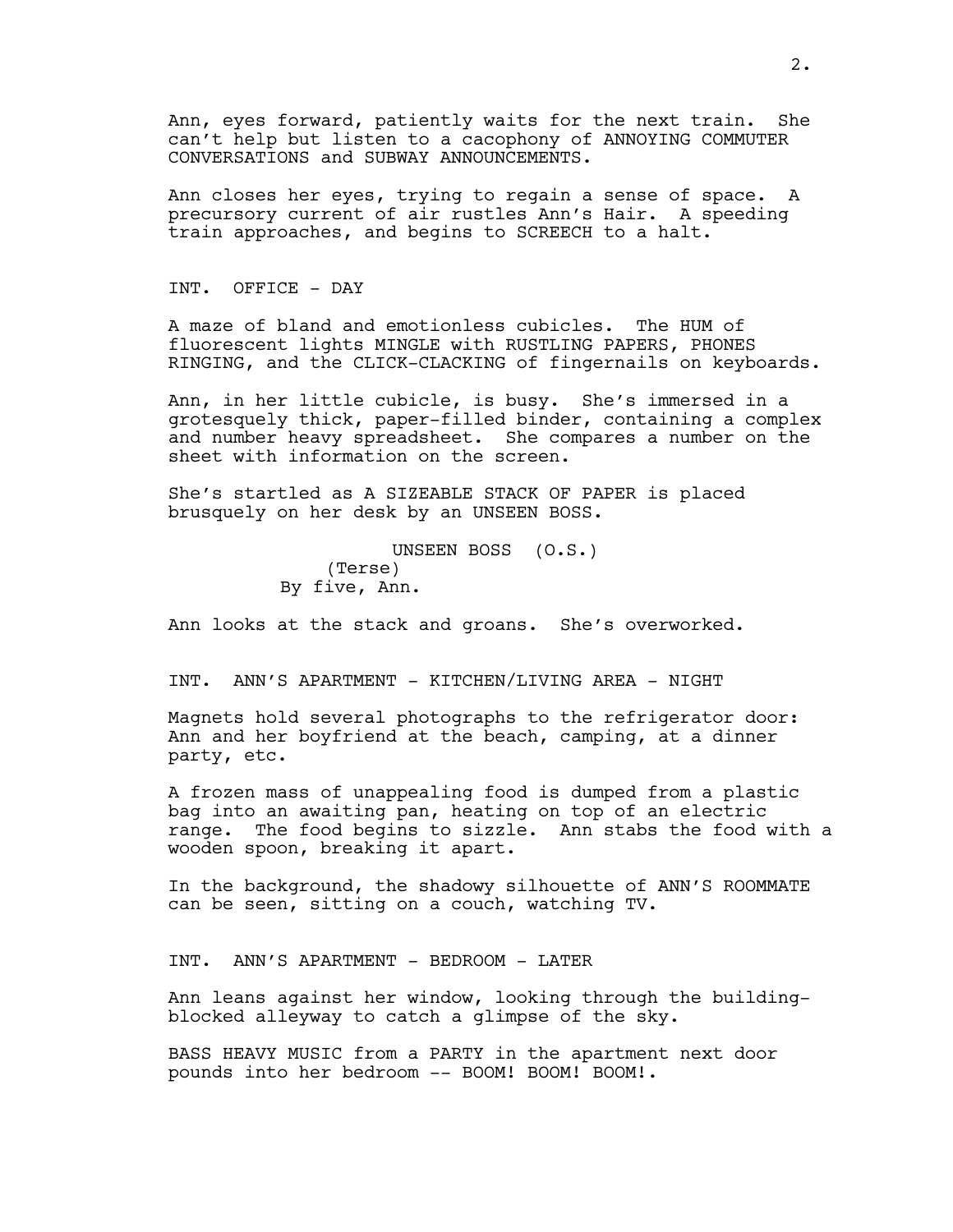Ann goes over and sits on the edge of her bed. The alarm, lit by the yellowish glow of a lamp, reads 1:30.

BOOM! BOOM!

Ann sighs and shuts off the light.

EXT. STREET INTERSECTION/CORNER - DAY

Ann, stands shoulder to shoulder at a busy, people-filled, intersection. They all wait for the crosswalk signal to change.

Ann looks across the street, through the jumbled mess of pedestrians and comes upon -- THE UNNERVING STARE of a MALE PEDESTRIAN. The gaze is intense. Disturbing.

Ann is held in his eerie stare for a second. Unable to look away. A LARGE BUS passes in between Ann and the Male Pedestrian, breaking her gaze.

The bus rumbles by. Ann looks, a little fearfully, back in the direction of the Male Pedestrian. He's gone. Lost in the sea of people.

INT. OFFICE - DAY

Ann, multitasking, reaches for a print-out that is buried at the back of her desk. In doing so, she KNOCKS OVER A CUP OF COFFEE. It gushes over her keyboard, the paperwork in the binder, and the surrounding area. Ann quickly reaches for a box of tissues and begins to blot the spill. The tissues break down fast from the abundance of liquid. Seeing the futility, she stops. Defeated.

In adjoining cubicles, several PHONES BEGIN TO RING. Ann hangs her head and runs her hands through her hair.

The RINGING PHONES build, layering over one another, culminating into an ORCHESTRA OF SOUND.

INT. UNDERGROUND SUBWAY PLATFORM - NIGHT

Its late. The HAUNTING SONG from a STREET MUSICIAN flows in from one of the adjoining corridors, resonating in the tiled tunnel.

Ann, arms crossed, defensive, is at the middle of the abandoned platform.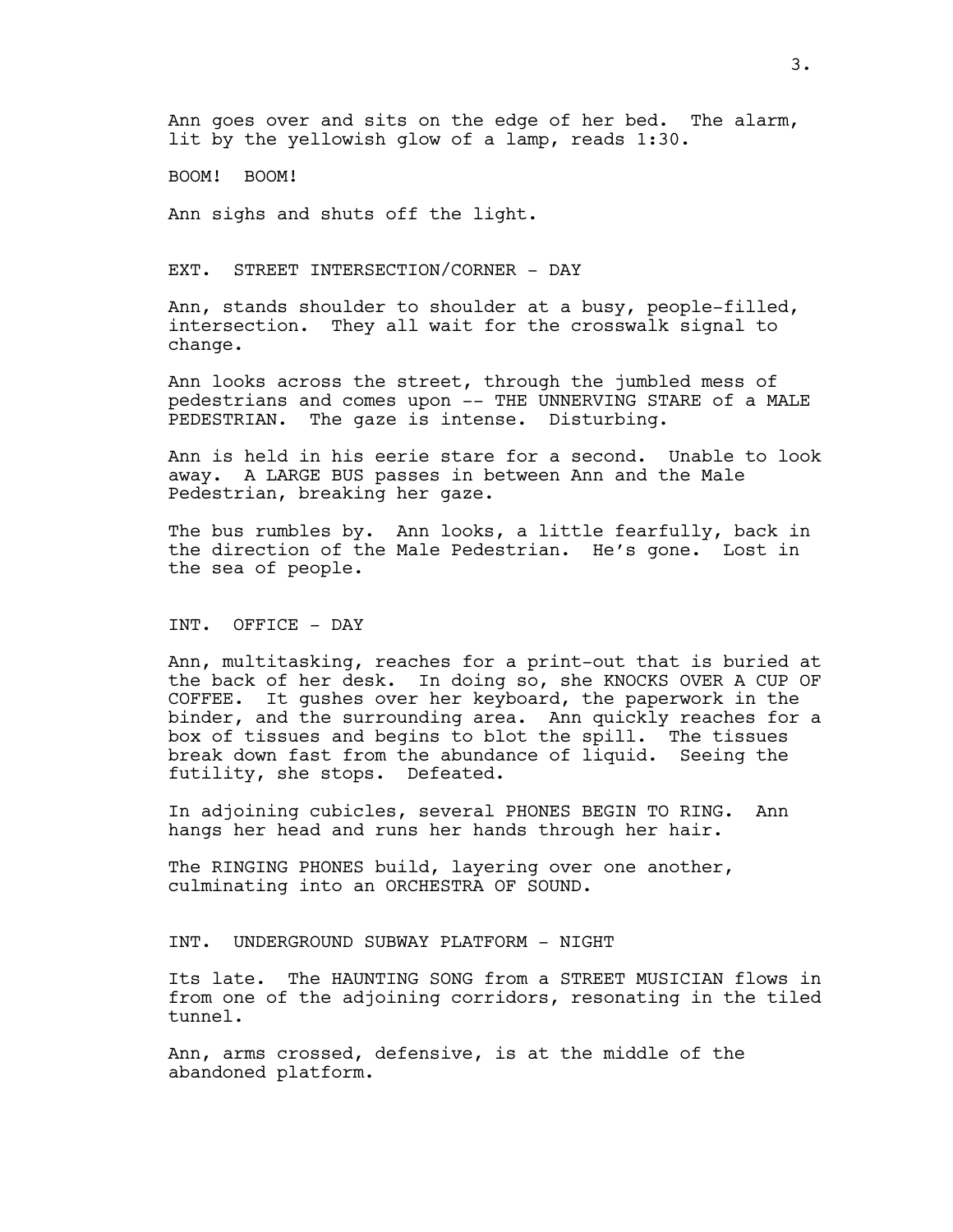The sound of FOOTSTEPS close in. She looks to see a MYSTERIOUS MAN, darkly dressed, approach her. She quickly removes her glance, not wanting to meet his eyes. The Man stops close to Ann. Uncomfortably close.

Ann stares ahead, not acknowledging his presence. She's tense.

INT. ANN'S APARTMENT - BEDROOM - DAY

Ann, in her pajamas, reaches into a small closet, trying to dislodge a pair of running shoes, just out of reach, from the cramped mess.

She stands on her tip-toes to obtain more of a grip. She grasps the shoes and pulls. Out tumbles a muddle of sweaters and shirts, quickly covering Ann.

> ANN (Surprised) Shit!

She recovers and picks up the items. She turns back to the closet to return the items to the shelf and -- NOTICES A ROLLED UP SLEEPING BAG -- wedged in between the top shelf and the closet door frame.

Ann considers this. She hasn't seen it in awhile. It's poised. Propped so neatly that it should've fallen but didn't.

She dislodges the sleeping bag from it's perch. She remembers -- and smiles.

INT. ANN'S APARTMENT - BEDROOM - MOMENTS LATER

Laid out on Ann's bed is a plethora of CAMPING GEAR. A backpack, flashlight, canteen, etc. She's on her cell phone, leaving a message.

## ANN

(ON PHONE) Hey, it's Ann. Calling to let you know that I'm heading north for a day or two. Mackenzie mountain, or Blue Ridge maybe. I just sort of need to recharge or something. You know, the need for some alone time. Sorry for ditching last minute. I'll make it up to you next week. Promise.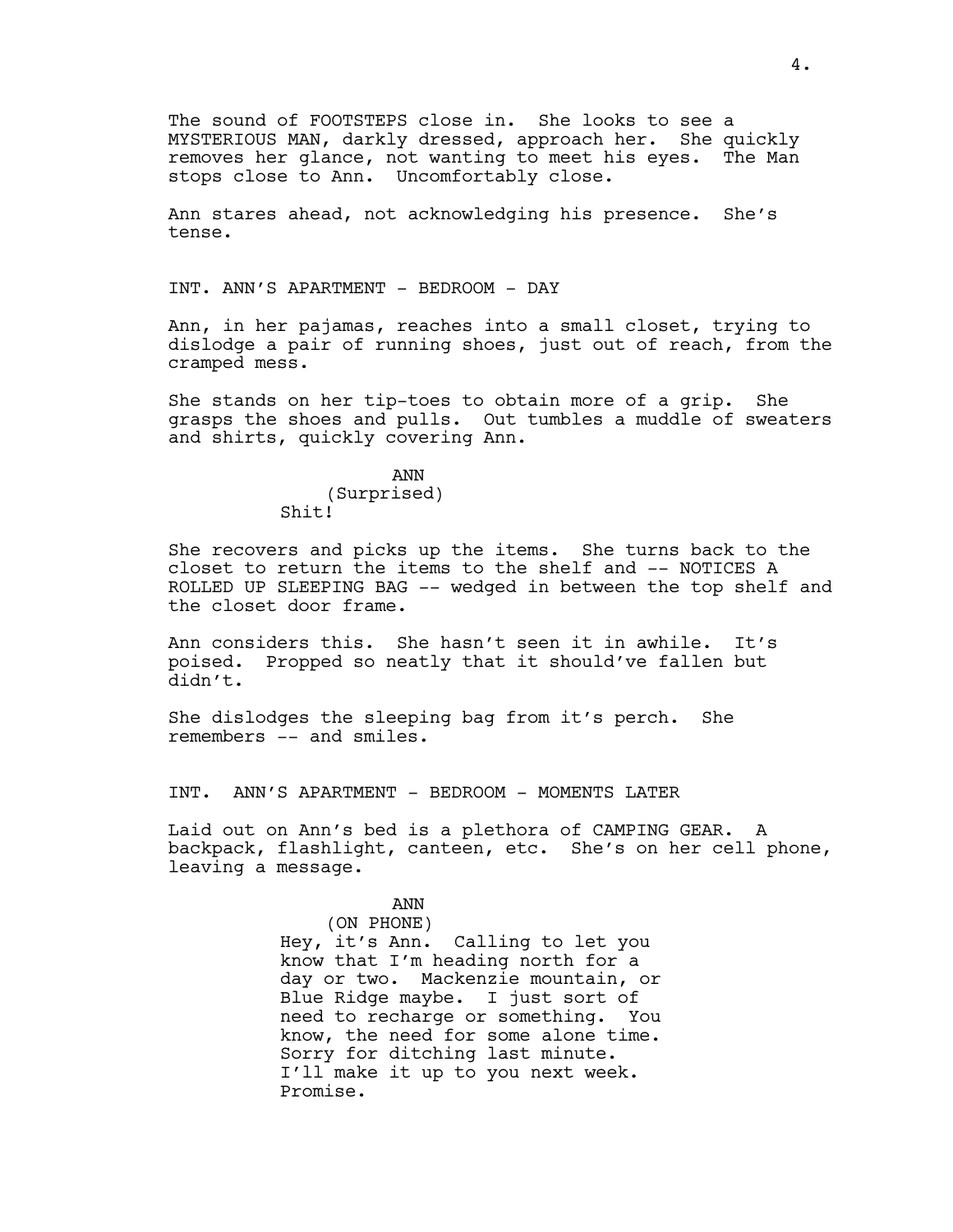MONTAGE - ANN DRIVING UPSTATE

-- Ann's car passes through the Bronx, rushing by orderly blocks of tenement housing.

-- She drives over the George Washington Bridge, the late morning sun piercing though the metallic columns and cables.

-- Trees begin to replace the buildings. Slight hints of suburbia remain. A sign here. A structure there.

-- Suburbia fades away. The scenery is littered with towering spruce and pine trees embedded in the lush Northeastern landscape.

EXT. RURAL CONVENIENCE STORE - DAY

Ann's car is parked in front of a gas pump.

INT. RURAL CONVENIENCE STORE - DAY

Ann strolls through the aisles of the quaint mom-and-pop type store. She grabs a few items. Fresh produce. Some snacks.

She brings them up to the counter and pauses in front of a DISPOSABLE CAMERA DISPLAY CASE. She grabs one.

### EXT. PARK TRAILHEAD - DAY

Ann unloads her car. It's the only one in a vacant, dirt packed parking lot. The wind rushes through the trees, creating a calming rustle.

Ann, her gear-heavy backpack slung over her shoulder, shuts the car door -- SLAM! It echoes in the valley -- SLAM -- SLam -- slam.

There's not a soul around.

EXT. PARK TRAIL - LATER

Ann walks along the gorgeous, view infested trail overlooking a valley.

She snaps a photograph of the vale -- CLICK!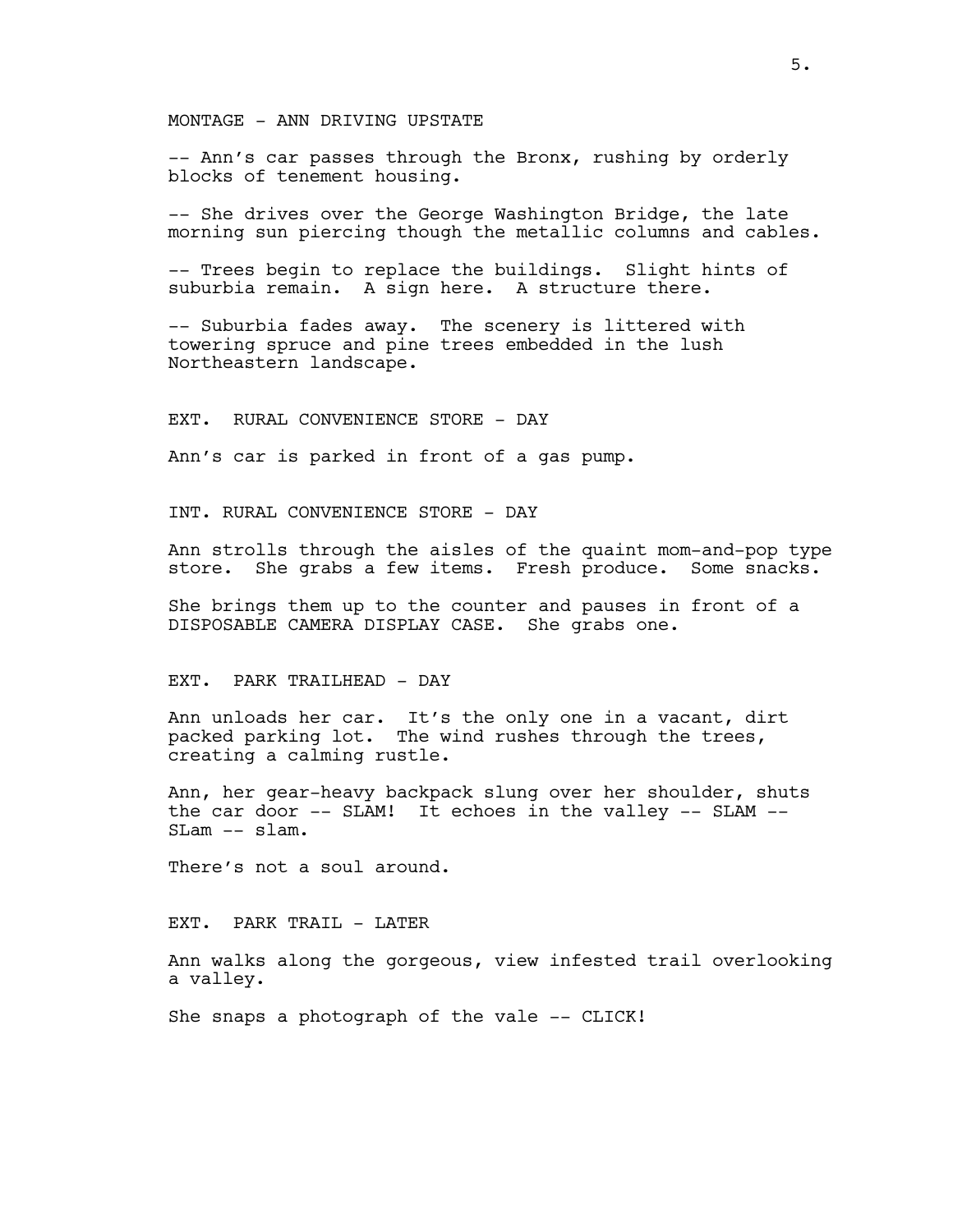#### EXT. PARK TRAIL - LATER

Ann sits on a boulder overlooking a beautiful mountain view. She takes a sip of water from her canteen and soaks in the surroundings.

She raises the camera to her eye -- CLICK!

#### EXT. LAKESIDE CAMPSITE - DUSK

The sky is painted in radiantly bold hues of pink and blue. The calm and serene lake picks up on these colors, doubling it's splendor.

Ann stops a few feet from the lake and removes her backpack, setting it down in the unspoiled grass. She looks over her chosen campsite with approval.

She holds out the camera in front of her and takes a self portrait against the lake -- CLICK!

EXT. LAKE - MOMENTS LATER

Ann, in hip-huggers and a camisole, stands at the edge of boulder overlooking the lake. She's enchanting. Her beauty enhancing the bucolic scenery.

Suddenly, SHE RUNS AND JUMPS OFF THE BOULDER. Playfully. Gleefully. A short, exciting--

ANN

Whaa!

--rings out before she breaks the serenity of the lake with a -- SPLASH!

She emerges from the crystal clear water and begins a leisurely swim, her worries fading away.

#### EXT. LAKESIDE CAMPSITE - LATER

A crackling fire roars in a dug out fire-pit, throwing a warming light onto a SMALL BLUE TENT. A battered and charred skillet sits on top of the flickering flames.

Ann, her hair still damp, throws a fattening pad of butter into the skillet and watches it sizzle. A few seconds later she tosses in some produce. Ann relishes the scene, the calming sounds, the serenity.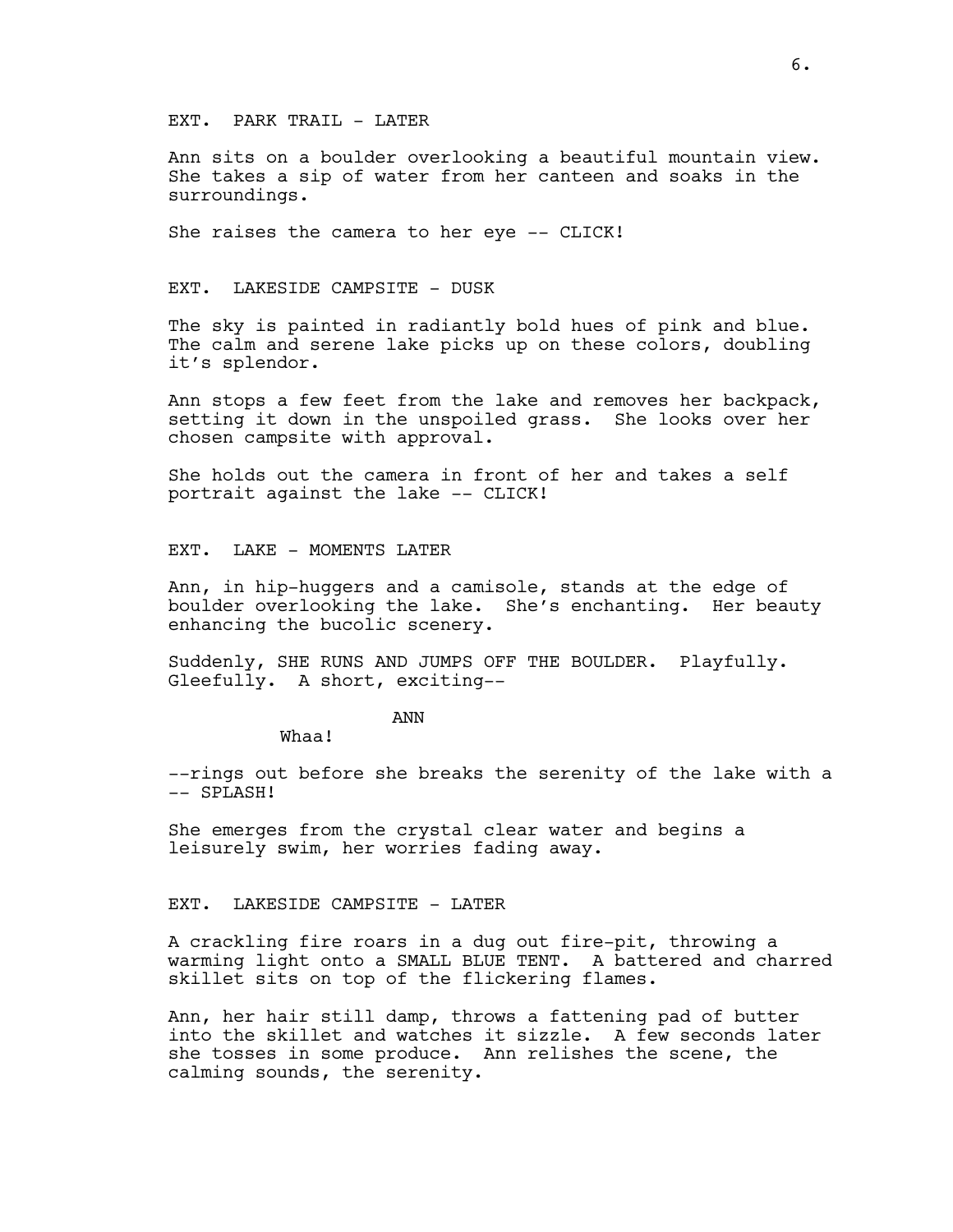She points her camera at the glistening produce slowly sauteing in the molten butter. A bright white flash accompanies a -- CLICK!

#### INT. BLUE TENT - LATER

The LONG, EVOCATIVE WAIL of a LOON rings throughout the valley.

Right outside of the domed opening, Ann removes her shoes and places them on the RIGHT HAND SIDE OF THE TENT DOOR. With a flashlight in her hand, she climbs into the tent and zips the tent shut, MOVING THE ZIPPER FROM THE BOTTOM LEFT TO THE BOTTOM RIGHT.

She crawls into her sleeping bag and settles in for a peaceful night. She shuts off her flashlight and sets it next to her camera.

#### EXT. LAKESIDE CAMPSITE - LATER

At the fire-pit, as a piece of wood collapses into glowing embers, an EXTREMELY FAINT -- click -- is heard.

#### INT. BLUE TENT - MORNING

Ann, calmly awakes. Refreshed. Relaxed. Content.

She stretches and reaches for the TENT ZIPPER on the BOTTOM RIGHT. It's not there.

Not concerned, her hands follow the zipper until she locates the pull, ON THE BOTTOM LEFT. She unzips the tent and exits.

#### EXT. LAKESIDE CAMPSITE - MORNING

Ann reaches for her shoes on the RIGHT HAND SIDE. Not there, she gropes around and finds them on the LEFT HAND SIDE.

The morning is idyllic. Picture Perfect.

Ann ducks back into the tent and grabs her camera. She emerges and snaps a picture of the heavenly morning -- CLICK!

#### EXT. MANHATTAN ONE HOUR PHOTO STORE - DAY

The CITY NOISES are DEAFENING. Jarring. Inharmonious clashes of high pitched WHIRS and rumbling BASSES.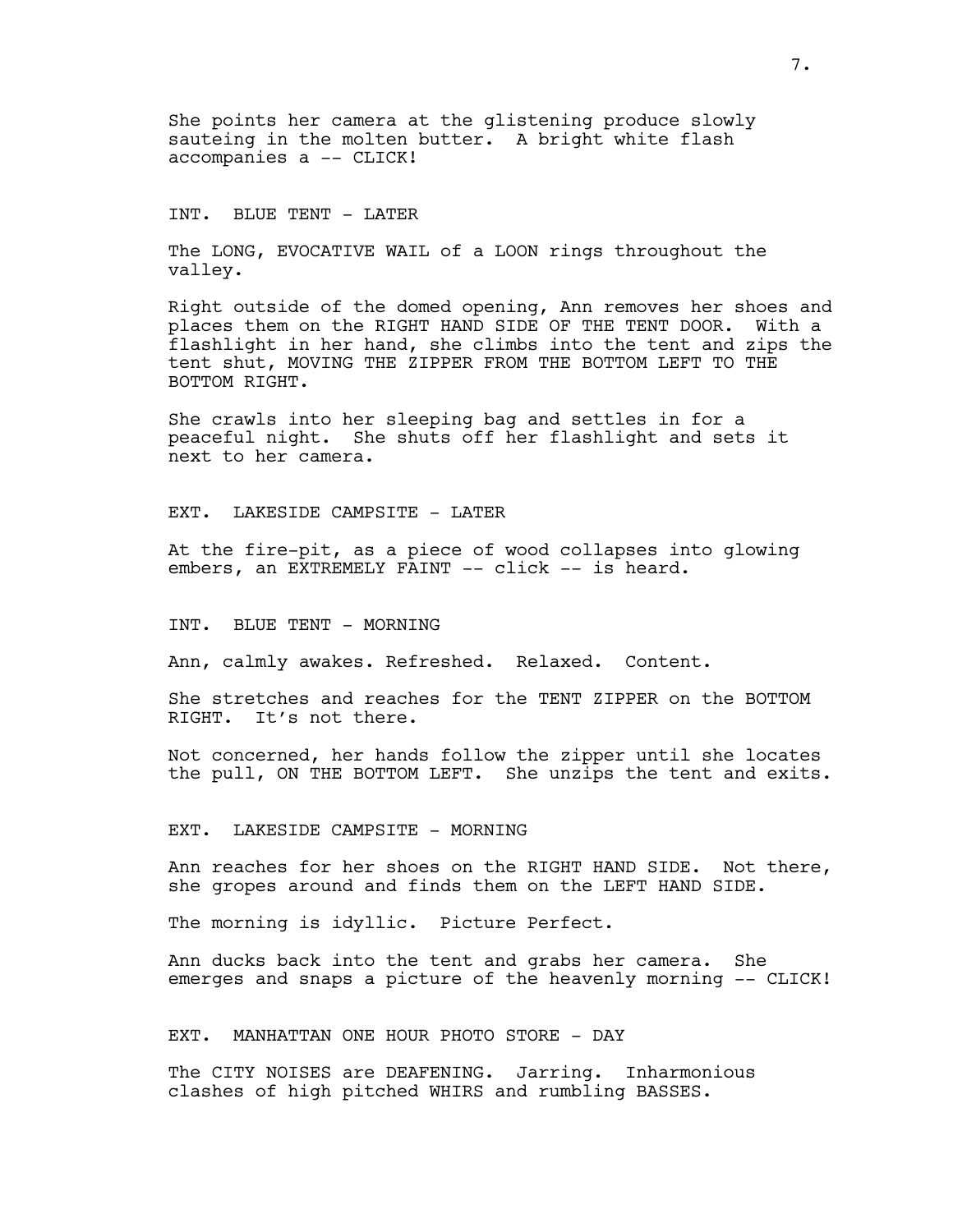Ann exits the store with a YELLOW PHOTO ENVELOPE in hand.

INT. ANN'S APARTMENT - KITCHEN - NIGHT

Ann sits at her kitchen table. She brings a steamy, greentinted cup of tea to her lips and blows on it gently before taking a cautionary sip.

She opens the yellow photo envelope revealing: a series of stacked, colorful, glossy, 5x7 photographs.

Ann flips through the pictures and recalls her soothing trip. Her face beaming. Her happiness obvious.

Her alone time peaceful. Necessary.

Flip.

A photo of the trail overlooking the magnificent valley.

Flip.

A photo of the panoramic mountain view.

Flip.

A self portrait against the lake, her attractive face flush from the preceding hike.

Flip.

A flashed out photo of the produce simmering in the butter.

Flip.

A photo of--

ANN'S SMILE FADES. HER PUPILS DILATE IN FEAR.

It's a photo of -- ANN, ASLEEP IN THE TENT.

Ann begins to panic. Her movements become frantic. She quickly flips through the other photos.

FLIP!

Ann's peaceful face tucked in by her sleeping bag.

FLIP!

Ann's delicate outstretched arm, brushing against the blue, interior tent fabric. White. Porcelain. Defenseless.